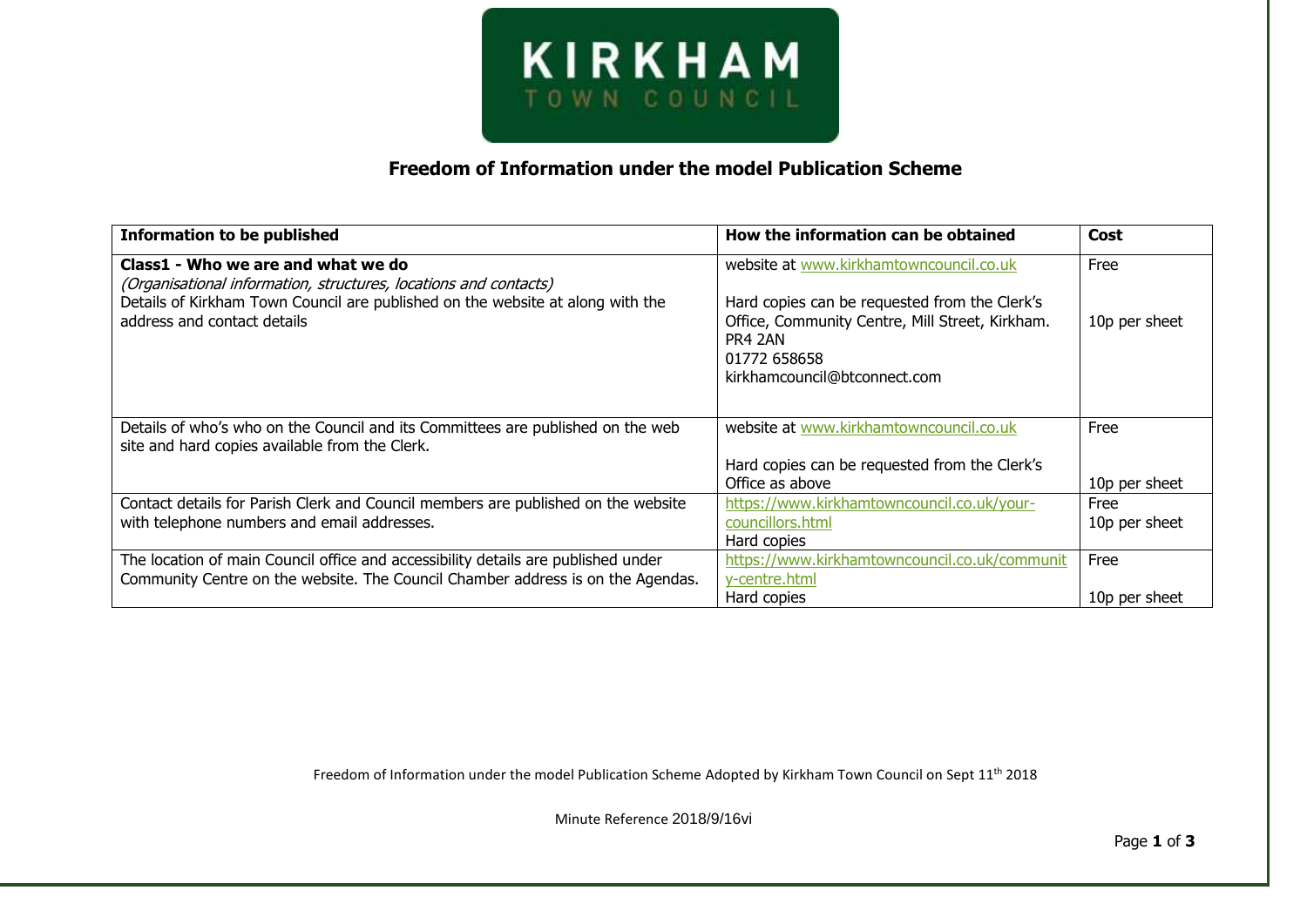| Class $2$ – What we spend and how we spend it                                      | https://www.kirkhamtowncouncil.co.uk/finance.htm |               |
|------------------------------------------------------------------------------------|--------------------------------------------------|---------------|
| (Financial information relating to projected and actual income and expenditure,)   |                                                  |               |
| Current and previous financial year external audit reports and additional comments | https://www.kirkhamtowncouncil.co.uk/finance.htm | Free          |
| are published on the website. During the period of Public Rights the audits are    |                                                  |               |
| published on the Notice Board.                                                     | Hard copies                                      | 10p per sheet |
| Each year's finalised budget is published in the minutes on the website and        | https://www.kirkhamtowncouncil.co.uk/council-    | Free          |
| available in hard copy                                                             | minutes-and-agendas.html                         |               |
|                                                                                    | Hard copies                                      | 10p per sheet |
| The precept is set at the annual budget meeting. Minutes are published on the web  | https://www.kirkhamtowncouncil.co.uk/council-    | Free          |
| site permanently and on the notice board for the month.                            | minutes-and-agendas.html                         |               |
|                                                                                    | Hard copies                                      | 10p per sheet |
| Financial Standing Orders and Regulations and all other policies are published on  | https://www.kirkhamtowncouncil.co.uk/policies-   | Free          |
| the website and available in hard copy                                             | and-procedures.html                              |               |
|                                                                                    | Hard copies                                      | 10p per sheet |
| Class 3 - What our priorities are and how we are doing                             | https://www.kirkhamtowncouncil.co.uk/uploads/8/0 | Free          |
| The Enhancement Plan is published on the website and available in hard copy.       | /9/9/80992274/draft enhancement plan 2018.pdf    |               |
|                                                                                    | Hard copy                                        | 10p per sheet |
| Class 4 – How we make decisions                                                    | https://www.kirkhamtowncouncil.co.uk/policies-   | Free          |
| (Decision making processes and records of decisions)                               | and-procedures.html                              |               |
| Decision making processes are outlined in our Standing Orders                      | <b>Hard Copy</b>                                 | 10p per sheet |
| Agendas of meetings are published on the website and notice board                  | https://www.kirkhamtowncouncil.co.uk/council-    | Free          |
|                                                                                    | minutes-and-agendas.html                         |               |
|                                                                                    | Hard copy                                        | 10p per sheet |
| Minutes of meetings (excluding information that is properly regarded as private to | https://www.kirkhamtowncouncil.co.uk/council-    | Free          |
| the meeting) are published on the website and notice board                         | minutes-and-agendas.html                         |               |
|                                                                                    | Hard copies                                      | 10p per sheet |
| Reports presented to council meetings - nb this will exclude information that is   | https://www.kirkhamtowncouncil.co.uk/council-    | Free          |
| properly regarded as private to the meeting are included in the Agenda and         | minutes-and-agendas.html                         |               |
| resolutions minuted                                                                | Hard copy                                        | 10p per sheet |
| Responses to planning applications are recorded in the minutes.                    | https://www.kirkhamtowncouncil.co.uk/council-    | Free          |
|                                                                                    | minutes-and-agendas.html                         |               |
|                                                                                    | Hard copy                                        | 10p per sheet |

Freedom of Information under the model Publication Scheme Adopted by Kirkham Town Council on Sept 11<sup>th</sup> 2018

Minute Reference 2018/9/16vi